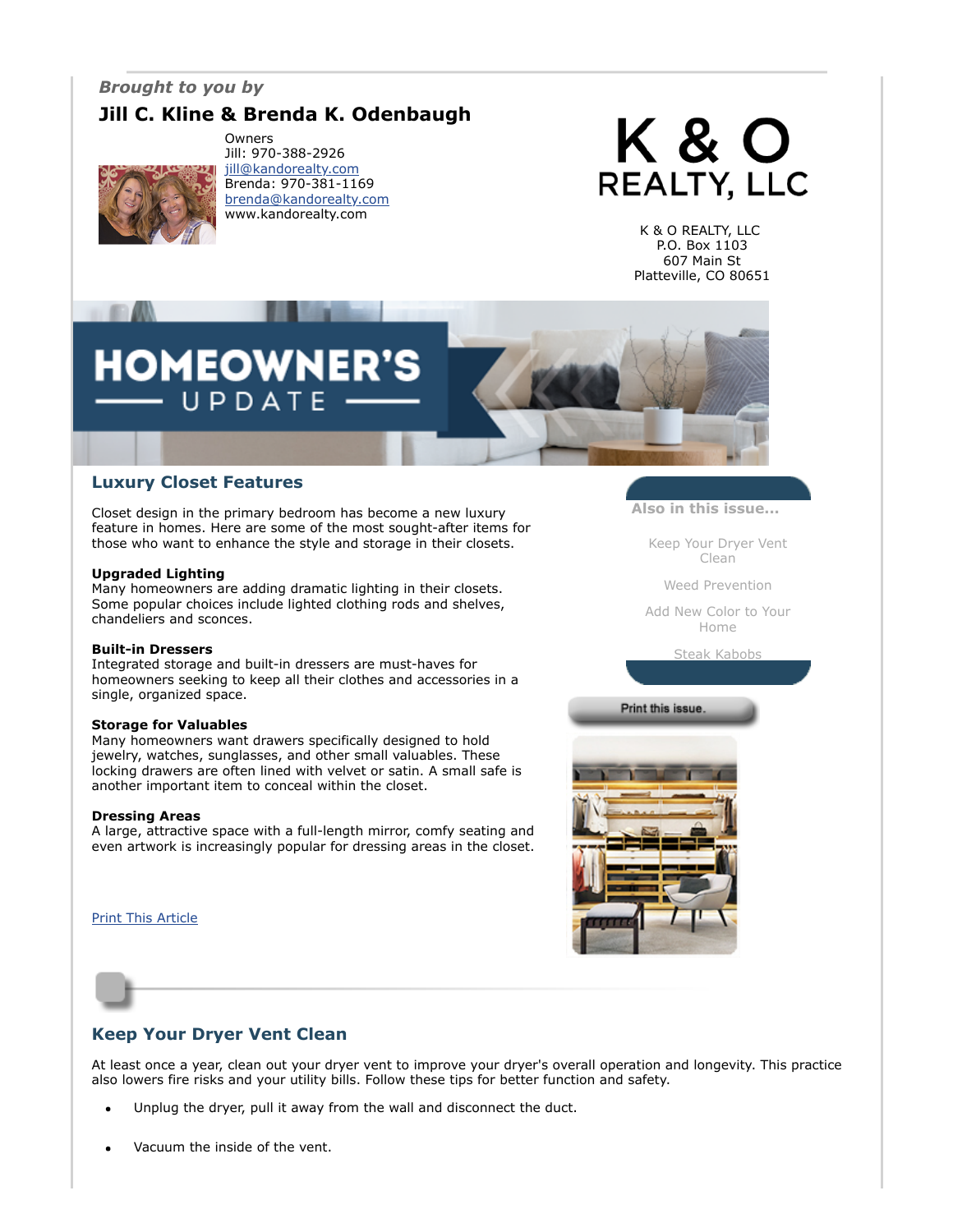- Insert a dryer-vent brush into the duct. Move it back and forth while rotating to clean out any dust attached to the side of the vent. Continue to extend the brush until the vents are free of lint and dust.
- Reconnect the duct and plug in the dryer.
- Inspect the vent on the outside of your home and be sure the flap opens easily when the dryer is on.

In addition, be sure to clean out the lint trap before each drying cycle. If you use dryer sheets, you may notice a residue that builds up on the lint screen over time. If the screen becomes clogged, wash it in warm, soapy water using a soft scrub brush. Be sure to rinse and dry the screen thoroughly before inserting it back into the dryer.

#### [Print This Article](javascript:print();)

#### <span id="page-1-0"></span>**Weed Prevention**

Pesky weeds are sure to pop up in your lawn and garden as planting season begins. Get ahead of them by following these simple steps.

#### **Nourish Your Lawn**

Proper lawn nourishment offers the best weed prevention. Use a lawn fertilizer every 6 to 8 weeks to keep your yard healthy and lush, leaving less room for weeds to grow.

#### **Pull Weeds by Hand**

If you only have a few weeds, you can hand-pull them to save time. It's most effective to pull weeds that are young with shallow roots.

#### **Apply Weed-Killer**

If weeds persist, you may consider using weed-prevention products or herbicides. You can find a variety of these products, including eco-friendly brands, at your local lawn center.

#### [Print This Article](javascript:print();)

#### <span id="page-1-1"></span>**Add New Color to Your Home**

Is your home starting to feel too neutral? Would you like to brighten it up? Adding accent colors is easier than you might think. Try these tips for incorporating pops of color in your decor.

#### **Add Accents**

Adding colorful accessories is one of the easiest ways to brighten up your interior. Shop your local home accessories store for vases, faux flowers, silk plants, throw pillows, books, and other eye-catching knickknacks.

Colorful art pieces can also personalize blank walls. A single large painting can make a bold statement and become the focal point of the room. For a more eclectic look, hang multiple pieces of art.

Throw pillows, shams and afghan blankets help to dress up your bed. If you have a neutral bedding palette, anything goes. You can also place colorful cushions and pillows on dining benches, breakfast nooks, couches, and chairs.

#### **Paint & Pattern**

Consider brightening up your living room with an upholstered piece of furniture. Choose a floral or patterned fabric to have an old chair or loveseat reupholstered and rejuvenated.

Lackluster furniture, such as a bookcase or end table, can be transformed with a colorful coat of chalk paint.

If you want to make a larger statement, paint an accent wall in your room. Test a few different sample shades in different lighting to be sure you pick the perfect color.

[Print This Article](javascript:print();)